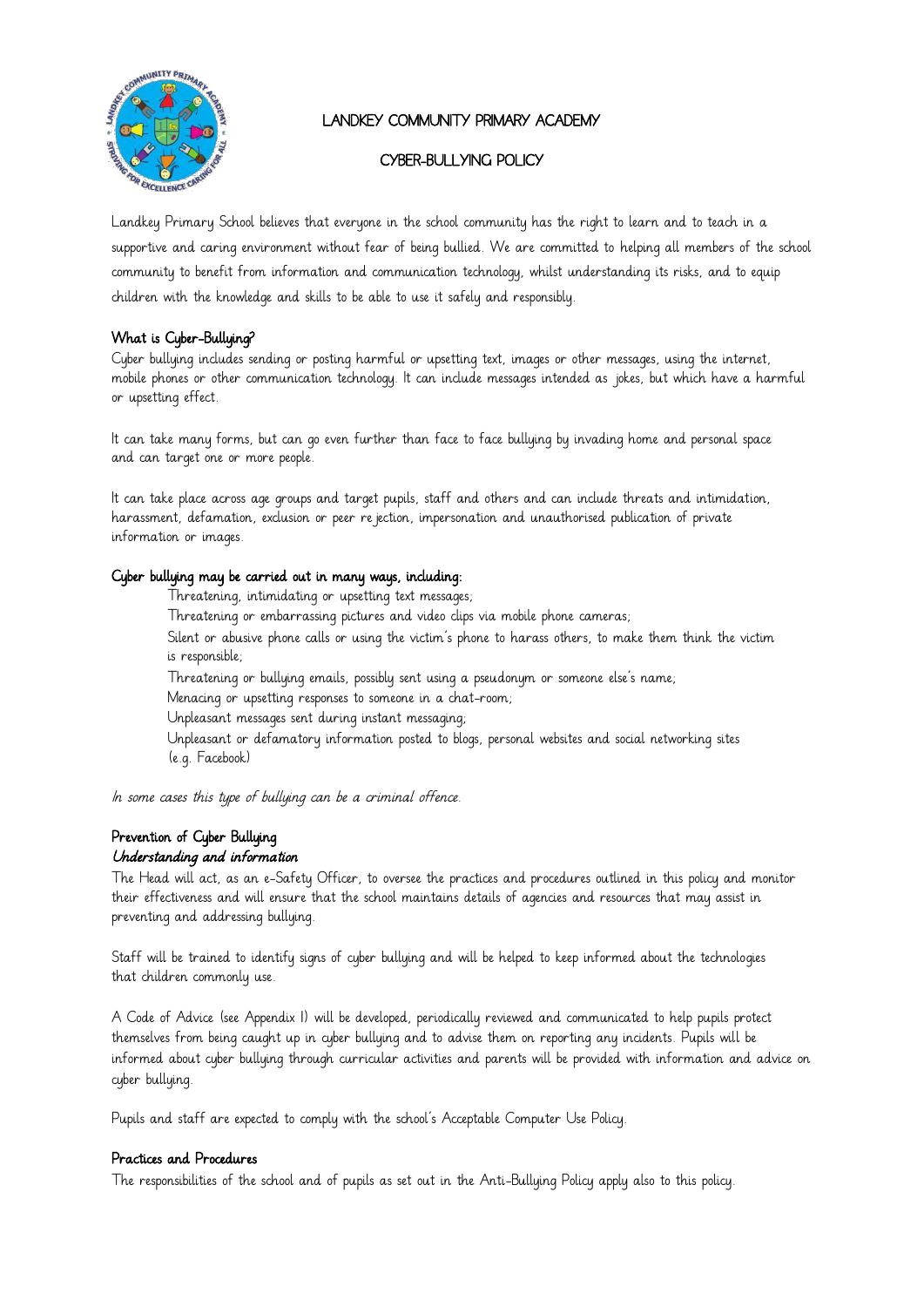Positive use of ICT will be promoted and the Acceptable Computer Use Policy will be kept under review as technologies develop.

The school will encourage safe use of ICT, emphasising, for example, the importance of password security and the need to log out of accounts.

The school will promote the message that asking for help is the right thing to do and all members of the school community will be informed how cyber bullying can be reported.

·Confidential records will be kept of all cyber bullying incidents.

#### Responding to cyber bullying

Cyber bullying will generally be dealt with through the schools countering-bullying policy. A cyber bullying incident

might include features different to other forms of bullying, prompting a particular response. Key differences might be:

Impact: possibly extensive scale and scope Location: the anytime and anywhere nature of cyber bullying Anonymity: the person being bullied might not know who the perpetrator is Motivation: the perpetrator might not realise that his/her actions are bullying Evidence: the subject of the bullying will have evidence of what happened

### Support for the person being bullied

As with any form of bullying, support for the individual will depend on the circumstances. Examples include:

Emotional support and reassurance that it was right to report the incident and advice not to retaliate or reply, but to keep the evidence and show or give it to their parent or a member of staff Advice on other aspects of the code to prevent re-occurrence

Advice on how the perpetrator might be blocked from the individual's sites or services Actions, where possible and appropriate, to have offending material removed

Advice to consider changing email addresses and/or mobile phone numbers

Discuss contacting the police in cases of suspected illegal content

#### Investigation

Again, the nature of any investigation will depend on the circumstances. It may include, for example,

Review of evidence and advice to preserve it, for example by saving or printing (e.g. phone messages, texts, emails, website pages)

Efforts to identify the perpetrator, which may include looking at the media, systems and sites used. Witnesses may have useful information.

Contact with the Internet Watch Foundation or the police if images might be illegal or raise child protection issues

Requesting a pupil to reveal a message or other phone content or confiscating a phone. Staff do not have the authority to search the contents of a phone.

#### Working with the perpetrator

Work with the perpetrator and any sanctions will be determined on an individual basis, in accordance with the Anti-Bullying Policy, with the intention of:

Helping the person harmed to feel safe again and be assured that the bullying will stop.

Holding the perpetrator to account, so they recognise the harm caused and do not repeat the behaviour. Helping bullies to recognise the consequences of their actions and facilitating change in their attitude and behaviour.